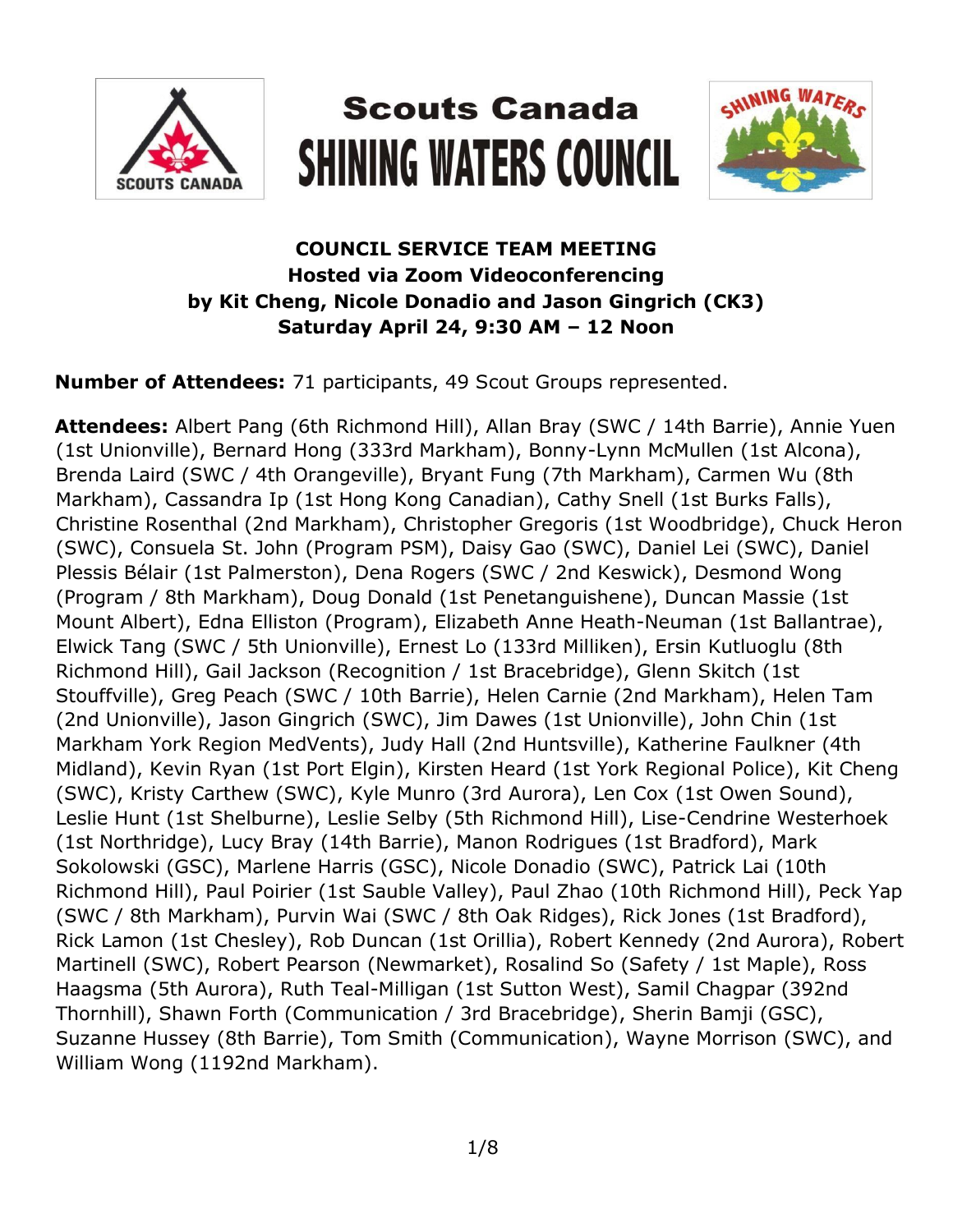**Absent:** 100th Markham, 1st Alliston, 1st Barrie Foresters, 1st Coldwater, 1st Creemore, 1st Elmvale, 1st Everett, 1st Flesherton, 1st Gravenhurst, 1st Lucknow, 1st Mapleview, 1st Mildmay, 1st Mount Forest, 1st Nottawa, 1st Painswick, 1st Richmond Hill, 1st Simcoe County MedVents, 1st Simcoe Phoenix, 1st Thornhill, 1st Tottenham, 1st York Region MedVents (Newmarket), 22nd Markham, 23rd Markham, 2nd Listowel, 2nd Wasaga Beach, 2nd Washago, 38th Richmond Hill, 3rd Collingwood, 3rd Orangeville, 3rd Parry Sound, 3rd Unionville, 4th Barrie, 4th Markham, 5th Hanover, and 7th Milliken Mills

**Regrets:** Fran Walker (4th Orangeville), Gordon Shearer (1st Tottenham), Hans Uhr (SWC) and Jackson Kwok (SWC)

# **PLAN:**

## **Welcome…**CK3

After a momentary delay, Kit C welcomed everyone at 9:34 and briefly reviewed the [agenda.](https://www.scouts.ca/assets/uploads/councils/shiningwaters/council_meetings/2021-04-24/SWC%20Council%20Service%20Team%20Meeting%20Agenda%20-%20202104.pdf)

Kit C noted that all the meeting materials and pertinent reading materials are located on the Council website here: [Shining Waters: Council Meetings \(April 24, 2021\).](https://www.scouts.ca/councils/central/shining-waters/council-meetings.html)

Kit explained how the videoconference would proceed primarily using the slide deck here: [SWC CST Meeting Council Key 3 Updates -](https://www.scouts.ca/assets/uploads/councils/shiningwaters/council_meetings/2021-04-24/SWC%20CST%20Meeting%20-%20April%2024,%202021.pdf) 202104 . **If anyone had questions** throughout the meeting, the "chat" feature on Zoom could be used or go to the website <https://www.sli.do/> [slide 2], Event # SWC202104 and ask there. The most popular questions would be answered in priority during the meeting while others would be answered during the "Recap Session / Parking Lot Items" or in writing following the meeting. **See the Council website April 24 Council meeting link above for any updates: "Meeting Q&A - 202104".**

## **Moment of Reflection – Gone Home…**CK3

Kit paused for a few moments to remember two active Scouters who passed since our last Council meeting [slide 4]: Sadiq Dhirani, 392nd Thornhill Muslim and Wing-Leung Lam, 22nd Markham Scout Groups.

## **Minutes Approval (January 16, 2021) & Action Items Reviewed**...Bob M

There were no outstanding actions remaining from the January 16 meeting although there were a number of points raised and addressed in the "Meeting Q&A – 202101". Moved by Brenda Laird and second, Greg Peach that the minutes be approved. Accepted by consensus.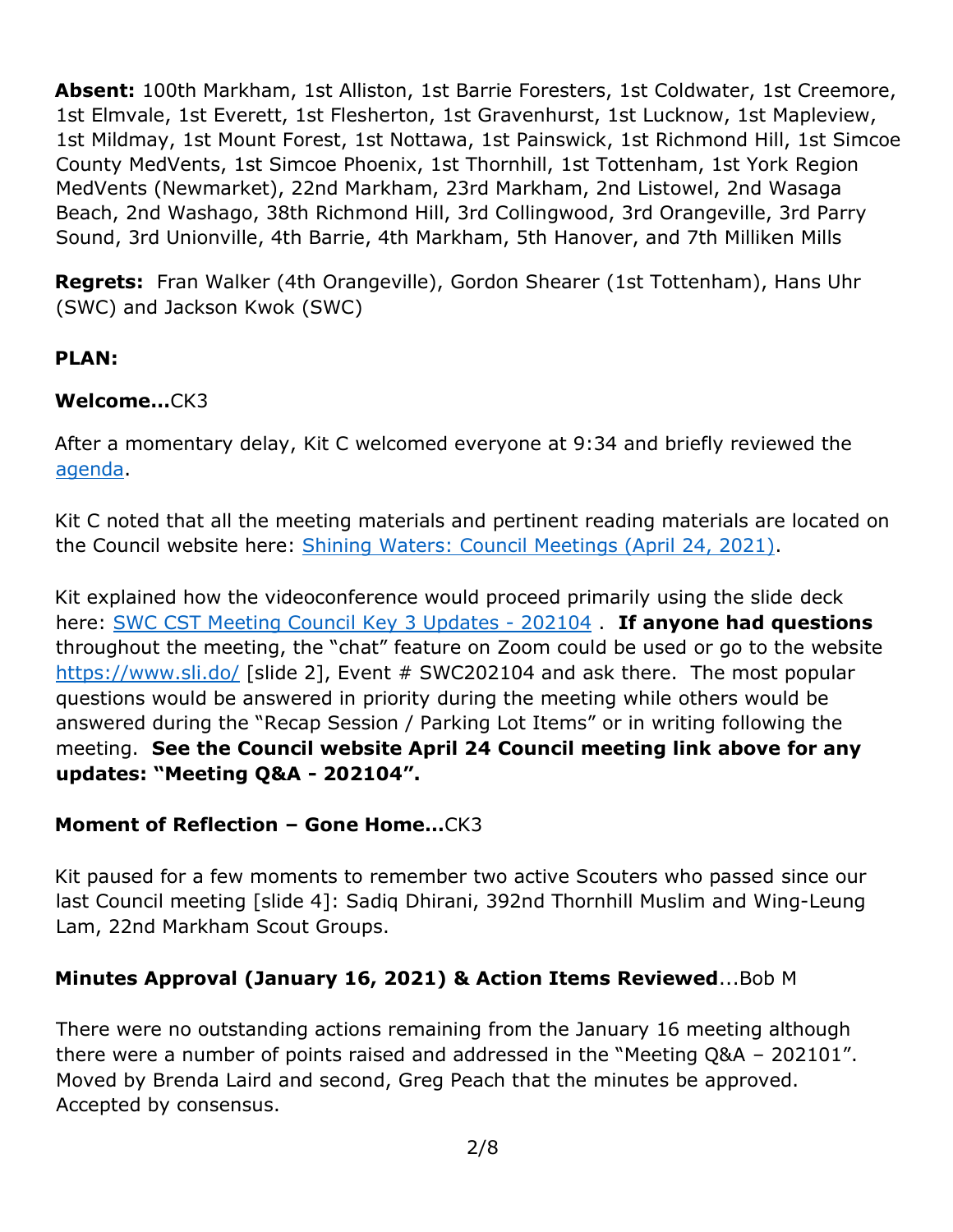## **Recognition – Silver Acorn & Bar to Silver Acorn**

A number of Scouters received recognition at the meeting. The CK3 extended their congratulations: Kit C thanked the recipients for their efforts in all their activities and as we are try our best, we should be proud of our achievements. Nicole D echoed Kit's sentiments as here we are a year later – how wonderful our Scouters are for doing what they do. Jason G briefly commented with thanks for all being part of the team, sharing their support and doing so much for Scouting; really appreciated their efforts, drawing inspiration from everyone through creating and finding new ways to do things. Thanks!

The following Scouters received the Silver Acorn (for especially distinguished service that extends beyond the group or section level):

- Hans Uhr (unavailable)
- Helen Tam
- John Chin
- MJ Reid (unavailable)
- Richard Jones
- Tom Smith

The following Scouters received the Bar to the Silver Acorn (for continued contributions of especially distinguished service and the equivalent to earning a second Silver Acorn):

- Albert Pang
- Edna Ellerston
- James (Jim) Dawes
- Lucy Bray
- William Wong

Kit C also announced Peck Yap as a Silver Acorn recipient and indicated Wayne Morrison and Bob Martinell would receive the Silver Acorn shortly. Congratulations to all recipients: Recognition - [Outstanding Service Awards \(2019-20\)](https://www.scouts.ca/councils/central/shining-waters/recognition/outstanding-service-awards.html) .

**General Updates...**Kit C [See Slide Presentation: [SWC CST Meeting Council Key 3](https://www.scouts.ca/assets/uploads/councils/shiningwaters/council_meetings/2021-04-24/SWC%20CST%20Meeting%20-%20April%2024,%202021.pdf)  [Updates -](https://www.scouts.ca/assets/uploads/councils/shiningwaters/council_meetings/2021-04-24/SWC%20CST%20Meeting%20-%20April%2024,%202021.pdf) 202104]

- **Ice-Breaker…** Kit C [Slide 6]
	- Using the slido site again, Kit C asked:
		- What are you proud of as a Scouter during the current pandemic?
		- What is your Scout Group looking forward to come Fall 2021?
	- Results are here: [Ice Breaker Results](https://www.scouts.ca/assets/uploads/councils/shiningwaters/council_meetings/2021-04-24/Ice%20Breaker%20Response%20-%20Apr%2024,%202021.pdf) .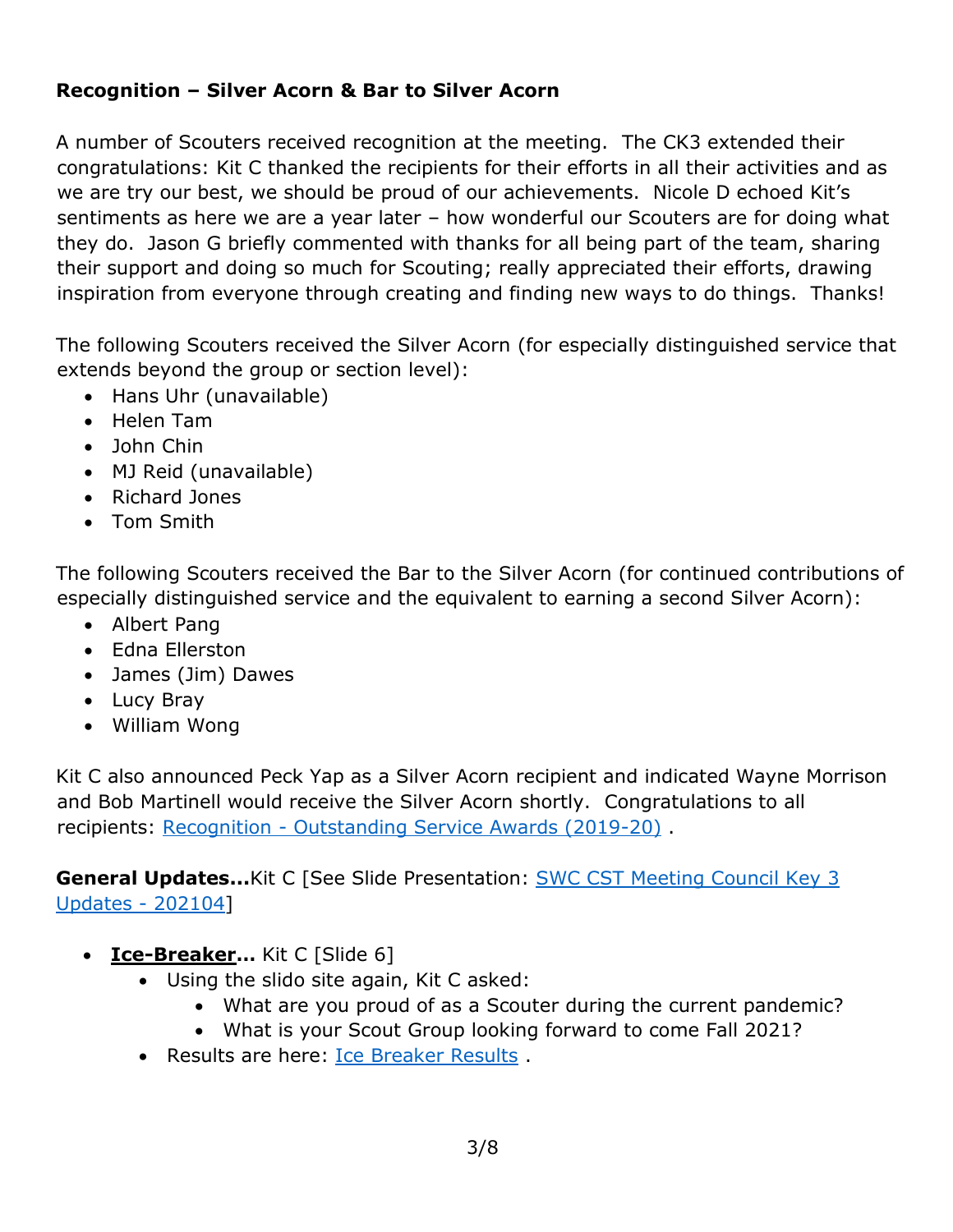- **Council Voting Members' Updates...** Manon R
	- The **Council Voting Representatives (CVR)** of which there are normally three per Council per year including Manon and Jason for SWC, provide a voice to the national Scouts Canada Board of Governors.
	- It is an interesting experience which includes the November national AGM and is unlike many other Scouting meetings.
	- Many of the topics discussed are similar to what is discussed at Council meetings.
	- Manon has reported actions through e-mails and requested input from others.
	- Elections for new CVRs are in May.

# **The Great 8 Challenge and Spring into Adventure ScoutCon 2021…**

Consuela S (Program Support Manager for Southern Ontario)

- See Consuela's slide deck: Program Updates The Great 8 Challenge & [ScoutCon 2021](https://www.scouts.ca/assets/uploads/councils/shiningwaters/council_meetings/2021-04-24/SWC%20CST%20Meeting%20-%20Program%20Updates%20Apr%2024,%202021.pdf)
- Interested in joining the Program Support Team? Slide 1
- **Great 8 Challenge**" is underway. Details here: [The Great 8 Challenge](https://www.scouts.ca/news-and-events/news/2021/04/scouts-canada-and-survivorman-les-stroud-launch-epic-youth-adventure-challenge) under "News & Events" on the Council website. There is a leaderboard to keep track of the most favoured submissions and various prizes available but challenge submissions need to be submitted weekly on Sundays by midnight EDT. If there is duplication amongst the submissions, the Team will detect them – contact Nicole D if in doubt: [nicole.donadio@scouts.ca](mailto:nicole.donadio@scouts.ca) . A badge pre-order for the Great 8 Challenge is coming soon but order only for the number of participants (by June 17). See slide 6 for useful links including to Les Stroud's book. [See slide 9 of [SWC CST Meeting Council Key 3 Updates -](https://www.scouts.ca/assets/uploads/councils/shiningwaters/council_meetings/2021-04-24/SWC%20CST%20Meeting%20-%20April%2024,%202021.pdf) [202104](https://www.scouts.ca/assets/uploads/councils/shiningwaters/council_meetings/2021-04-24/SWC%20CST%20Meeting%20-%20April%2024,%202021.pdf) for "Great Performers" as of April 24]
- "**Spring into Adventure ScoutCon**" is week April 26 May 1. Registration for upcoming sessions is accessible through your MyScouts account - the David Huestis Learning Centre and general details (at Slide 4) are here: [Spring into Adventure ScoutCon 2021](https://www.scouts.ca/news-and-events/news/2021/04/spring-into-adventure-scoutcon) under "News & Events" on the Council website. The sessions will be recorded and available afterwards.
- Wish to leave feedback about the Great 8 Challenge or ScoutCon Mug-Up? Slides 2 and 3
- **Kub Kars/ScouTrucks**. If a competition is desired, Groups within the Council would organize it.
- "**Trello Board**". Need a one-stop shop for all resources and information relevant to Scouters in Shining Waters Council? [Shining Waters Council](https://trello.com/b/hNeRrbZ2/swc-public-board)  [Trello Board](https://trello.com/b/hNeRrbZ2/swc-public-board) . There is also one for [Scouts](https://trello.com/scoutscanada2) Canada (videos available): Scouts [Canada Trello Board](https://trello.com/scoutscanada2)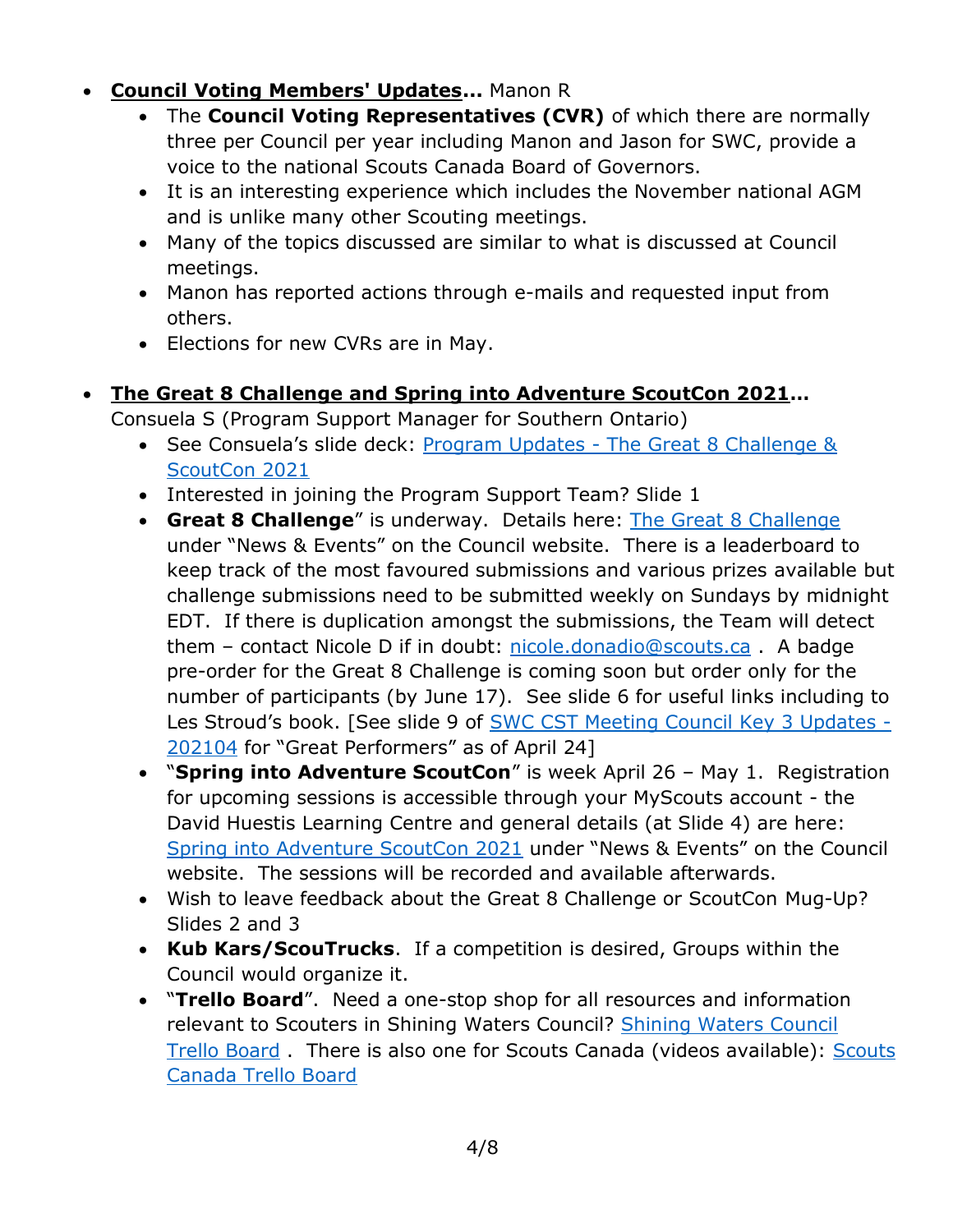- What do you wish to see from the Program Support Team? They are looking at Fall programming now (and are working on a new challenge). What do you/your Groups/sections need for skills or programs? Let Consuela know: [consuela.stjohn@scouts.ca](mailto:consuela.stjohn@scouts.ca) .
- **Scout Popcorn…**Nicole D
	- See slide 10 of [SWC CST Meeting Council Key 3 Updates -](https://www.scouts.ca/assets/uploads/councils/shiningwaters/council_meetings/2021-04-24/SWC%20CST%20Meeting%20-%20April%2024,%202021.pdf) 202104.
	- The campaign is underway until June 15. Product is from "Papa Jack" not Trail's End
	- Ordering is all online through participating Scout Groups. If you are not a participating Group, use a neighbouring Scout Group that is so that they may keep 40% of the funds. See [Calling all Popcorn Lovers](https://www.scouts.ca/news-and-events/news/2021/03/calling-all-popcorn-lovers-and-adventure-seekers) for details and also, the Scouts Canada Trello: [Scout Popcorn](https://trello.com/b/OL0JuXYu/fundraising) . If any questions, contact Nicole: [nicole.donadio@scouts.ca](mailto:nicole.donadio@scouts.ca) .
- **Scout Seeds...** Nicole D [The "Wrap-Up" is delayed; update later]
- **Communications...** Wayne M
	- See the Communications Functional Team website: Connecting with [Communications Functional Teams](https://www.scouts.ca/resources/functional-teams/communications-functional-team/) .
	- Still seeking a Communications Commissioner are you the one? See details here: [Communications Commissioner](https://www.scouts.ca/volunteer/volunteer-opportunities/communications-commissioner-cft.html) .
	- Check out the website above to see how the Team can help you design your communications for various activities including fundraising.
	- Photographs. We need digital photographs of Scouting youth in action (with photo-release approved).
	- Questions? Contact Wayne M: [wayne.morrison@scouts.ca](mailto:wayne.morrison@scouts.ca) or, [cft@scouts.ca](mailto:cft@scouts.ca)
- $\bullet$

# **Breakout Session (60 minutes) led by Relationship Manager (GSS/SRM)** … Kit C

- **Briefing** [slide 12 of [SWC CST Meeting Council Key 3 Updates -](https://www.scouts.ca/assets/uploads/councils/shiningwaters/council_meetings/2021-04-24/SWC%20CST%20Meeting%20-%20April%2024,%202021.pdf) 202104]
	- Possible topics for discussion:
		- Summer Programming Opportunities
		- Being Prepared for Fall & Beyond
		- Success Stories
		- Any topics as Groups see fit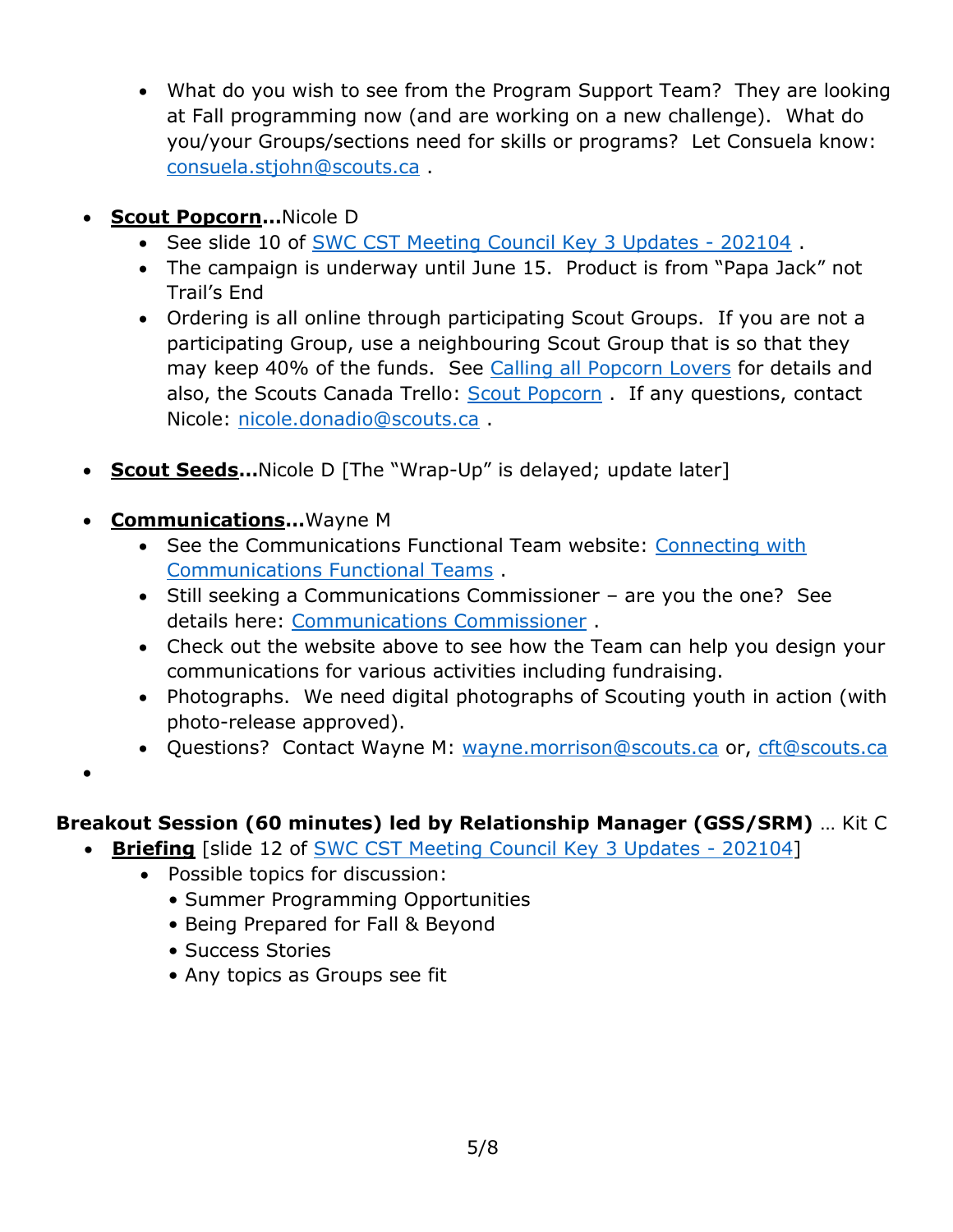## **DO:**

## **Breakout Session Recap Session…**Kit C

- #3 Greg P/Kristy C Team: due to scheduled programming
	- Have had success with those who are unregistered but are enjoying online programming and sections working with other Groups
	- Junior programs (Beavers/Cubs) are generally participating in less numbers through Zoo while more senior sections (Scouts/Venturers) are doing well
	- There is an unforecasted overload on Scouters with normal programming being managed with the Great 8 Challenge and ScoutCon April 27- May 1
	- GCs should be doing informal calls to their Scouters to see how they are doing personally, not necessarily having anything to do with Scouting (personal mental health check)
	- An excellent time to do those admin activities such as updating PRCs, etc
	- Discussion was a good mental health check as we all try to keep youth and Scouters engaged
	- Keep youth engaged by using their e-mails directly to keep them informed beyond Scoutstracker

Note: Remainder of Breakout Room spokespersons limited themselves to anything differently discussed . . .

- #4 Sherin B/Marlene H Team:
	- A general "touching base" and discussed summer activities
	- A Beaver Buggy event was recently held
	- Rover/Venturers have encountered difficulties "being enticed" by the challenges identified with the Great 8 Challenge especially without experienced Scouters to make the Challenge more suitable to their level. Suggest switch the narrative to make it more meaningful
	- Vocational Venturers/Rovers not finding the challenges that interest them from the various national and local Scouting challenges and programming
- $\bullet$  #1 Daisy Team:
	- Looking at a centralized summer program that Groups/Sections can join as they desire (perhaps an idea for PSM)
	- "Curbside" Swim-up a possibility when returning to the pandemic Stage 2
- #2 Nicole D Team:
	- Discussed how to get Scouting youth into becoming volunteers (Scouters)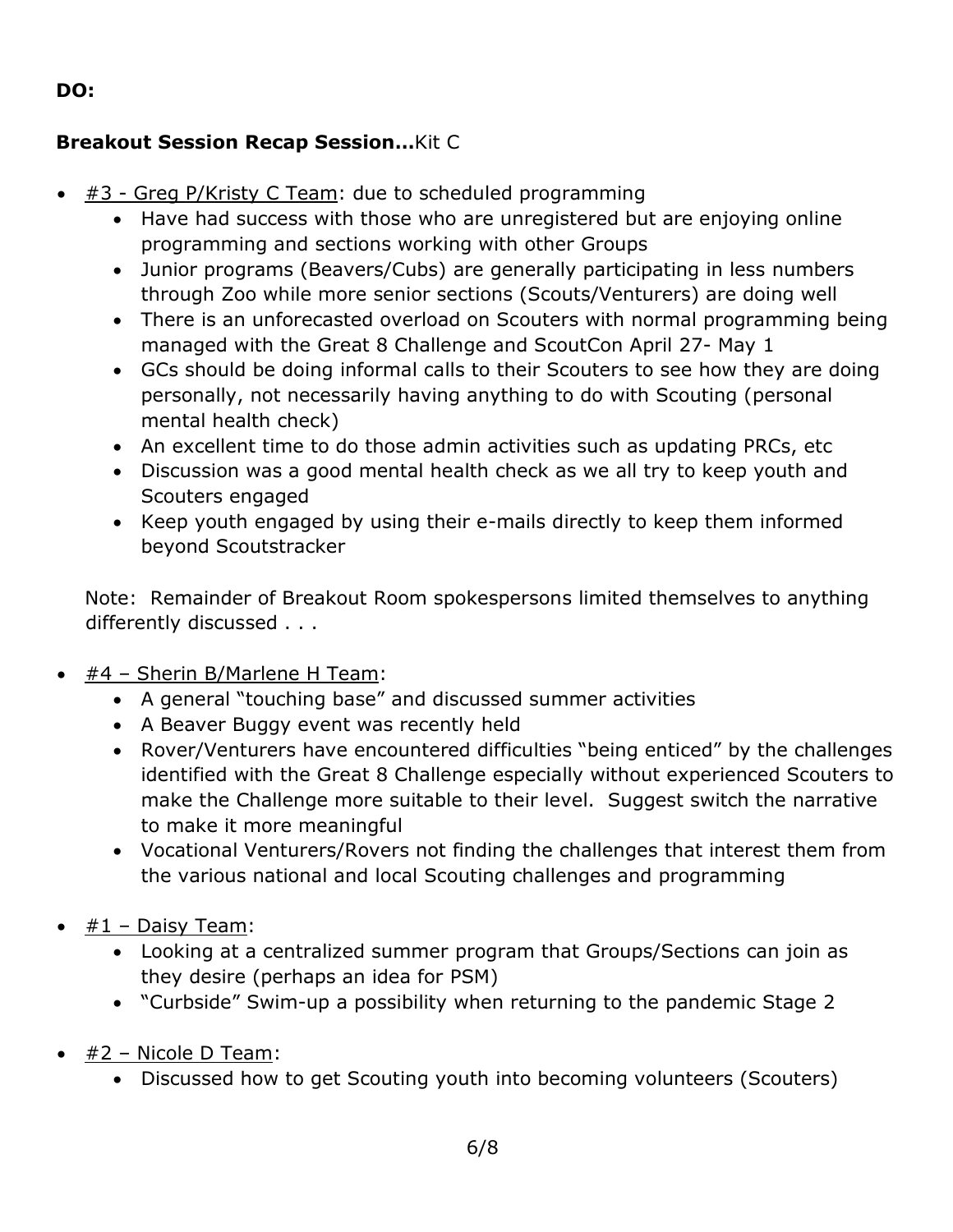- Discussed how to facilitate programming online using different methods including combining outdoor activities with online/virtual programming
- Instructed GCs how to access "inactive" member lists in myscouts. Contact Nikki for details: [nicole.donadio@scouts.ca](mailto:nicole.donadio@scouts.ca) .
- School board permits for Scouts Groups are generally expired (April 1) with no Scouts Canada Liability Insurance certificates available to pass to the school boards. Rosalie Pelkey (COSC) normally coordinates but appears to have no update. **Action: CK3/CVR to bring to national attention**

## **REVIEW**

# **Parking Lot…**CK3

- **Q&As** (Kit) The Zoom "chat" questions and those from Slido.com will be saved and replied if not replied during this meeting.
- **What is the status of a registration fees to avoid paying for a full year?**  (Nicole D/Kit C) No news but any info will be communicated to everyone soonest.
- **Will there be a September to August option?** (Kit C) While the registration cycle will be January to December for at least 2022, National is actively looking into a solution that will allow parents to register for both remainder of 2021 and all of 2022 (nothing is firm yet) - so parents don't need to register and pay twice within a short timeframe. We understand while the January to December option is beneficial for between-section retention, it may not fully address the needs of New Members.
- **Why are there so many communciations to parents about (renewing) membership as a number are complaining?** (Kit C) This was a campaign to increase awareness that youth need Scouting as a means for the youth to network for their mental health. Chris R noted that many Scouters are hoping for a more holistic approach between the Retention campaign, the Great 8 Challenge communications, and general newsletters from Council and national.
- **Why are people in general still receiving e-mails after they have chosen "unsubscribe"?** (Kit C/Wayne M) There are differing levels of e-mails (National, Council, Group, etc) and sometimes, communications will be repeated by another level such as a national announcement repeated by Council. Each e-mail requires a separate "unsubscribe". If this does not work, send e-mail to: [Help Desk](https://help.scouts.ca/hc/en-ca/requests/new)

**Adjournment…**CK3 . . . There were several written questions remaining from "sli.do" which will be answered and posted on the Council site within the week. Kit C and Nicole D thanked all Scouters for giving up their Saturday morning, this being Volunteer Appreciation Week. Don't forget the Council Facebook page:

<https://www.facebook.com/groups/shiningwaters/> . The formal portion of the meeting